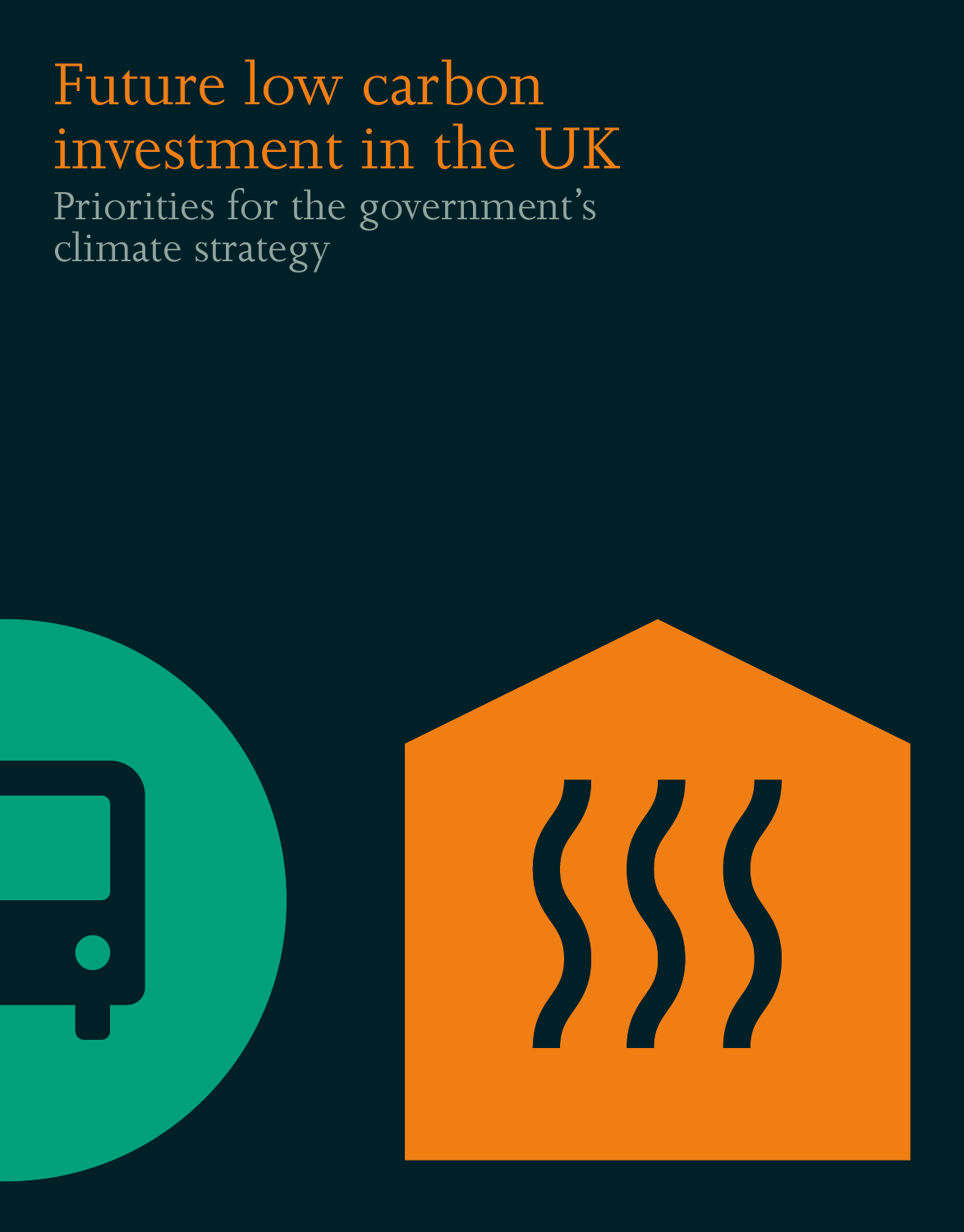#### **Future low carbon investment in the UK** Priorities for the government's climate strategy

By Paul McNamee, Amy Mount, Costanza Poggi and Danial Sturge

#### **Acknowledgements**

Thanks to Dustin Benton, Melanie Coath, Leah Davis, James Elliott, Dominic Foster, Angela Francis, Rebecca Newsom, Doug Parr, Ben Stafford, Tom Viita and Sarah Whitebread.

We are grateful to the European Climate Foundation for funding part of this work.

Green Alliance 11 Belgrave Road, London, SW1V 1RB 020 7233 7433

ga@green-alliance.org.uk www.green-alliance.org.uk blog: greenallianceblog.org.uk twitter: @GreenAllianceUK

The Green Alliance Trust Registered charity no. 1045395 Company limited by guarantee (England and Wales) no. 3037633 Registered at the above address

Published by Green Alliance October 2016 ISBN 978-1-909980-77-8

Designed by Howdy

This publication was jointly created by:





**GREENTEACE** 







© Green Alliance, 2016

Green Alliance's work is licensed under a Creative Commons Attribution-Noncommercial-No derivative works 3.0 unported licence. This does not replace copyright but gives certain rights without having to ask Green Alliance for permission.

Under this licence, our work may be shared freely. This provides the freedom to copy, distribute and transmit this work on to others, provided Green Alliance is credited as the author and text is unaltered. This work must not be resold or used for commercial purposes. These conditions can be waived under certain circumstances with the written permission of Green Alliance. For more information about this licence go to http://creativecommons.org/ licenses/by-nc-nd/3.0/

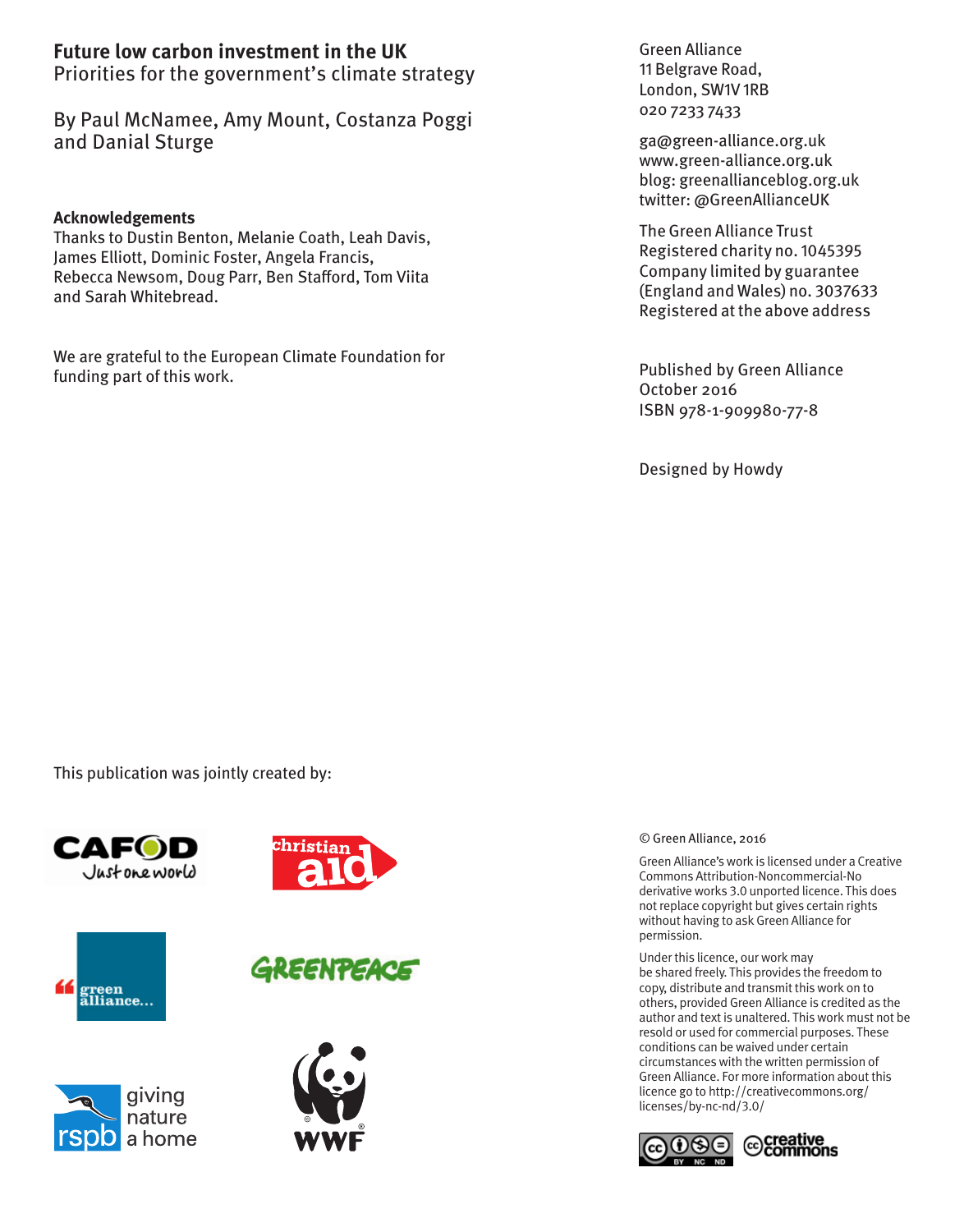# **Contents**

| Introduction                          |    |
|---------------------------------------|----|
| World leading ambitions and strengths | 3  |
| What is the goal?                     |    |
| Where are we now?                     |    |
| How do we continue the success?       | 9  |
| Conclusion                            | 16 |
| Endnotes                              |    |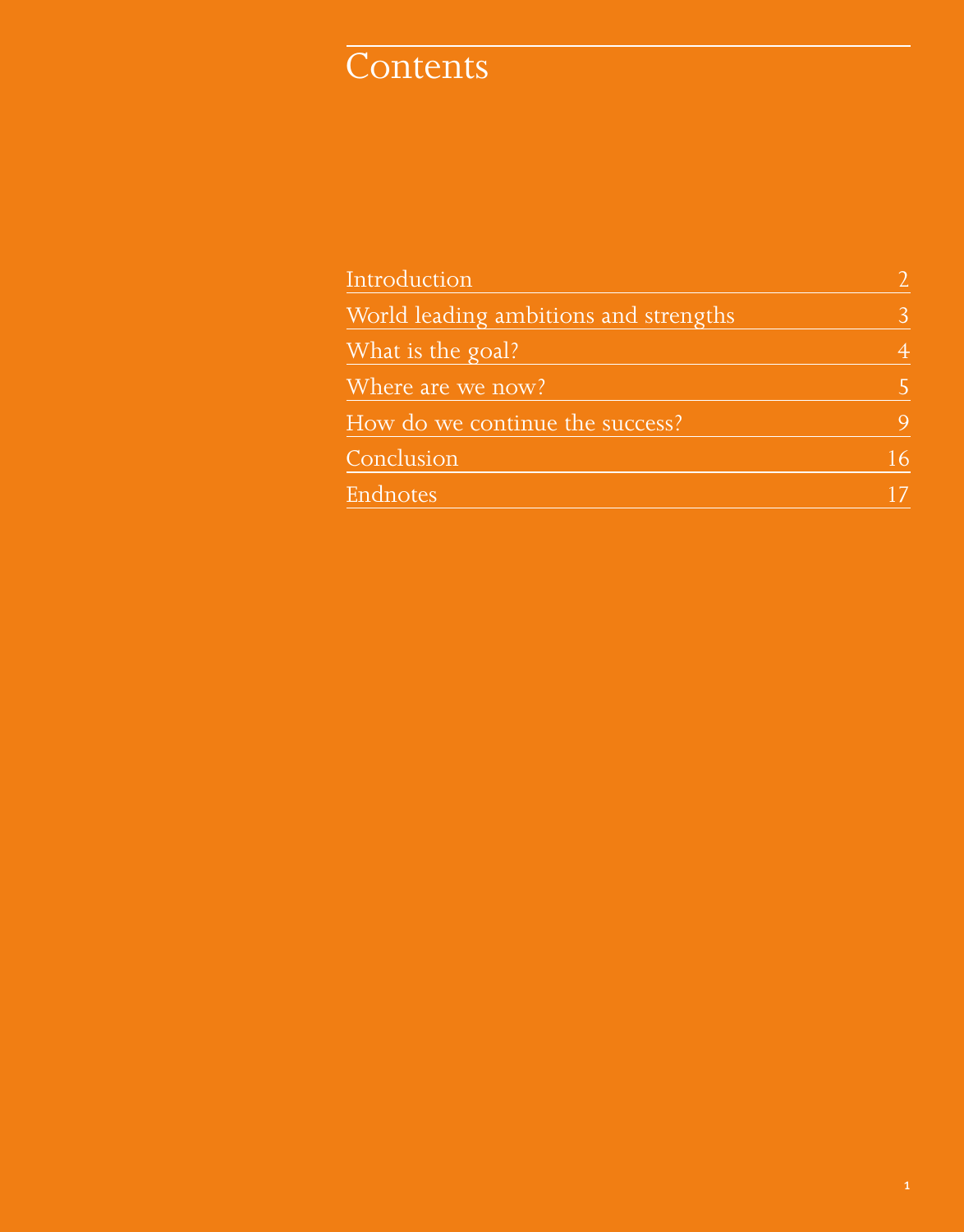# Introduction

The UK has a well deserved reputation as a climate leader, showing ambition with its climate goals and legislation, and having notable successes in global low carbon markets.

The present government has taken important steps to maintain this leadership and, in 2017, it will publish two major long term plans on the future of low carbon policy and investment: a carbon plan and an industrial strategy.

This will be an opportunity to set the trajectory of the UK's future low carbon investment. By combining the right policy and fiscal stimulus, the UK could host world class, first of a kind low carbon infrastructure projects which have minimal impact on the natural environment. Such projects would boost jobs and grow UK competitiveness and expertise in low carbon technology, infrastructure and finance which can then be exported to a rapidly decarbonising world.

To achieve this, the government will need to be bold. Its policies, plans and funding will have to match its ambitions. Crucially, its carbon plan and industrial strategy must be integrated, to provide the policy direction and industry support needed to make its aspirations a reality.

As a priority, the government must:

- 1 Stay ambitious on low carbon power
- 2 Rethink low carbon heat policy
- 3 Create a market for innovation in low carbon transport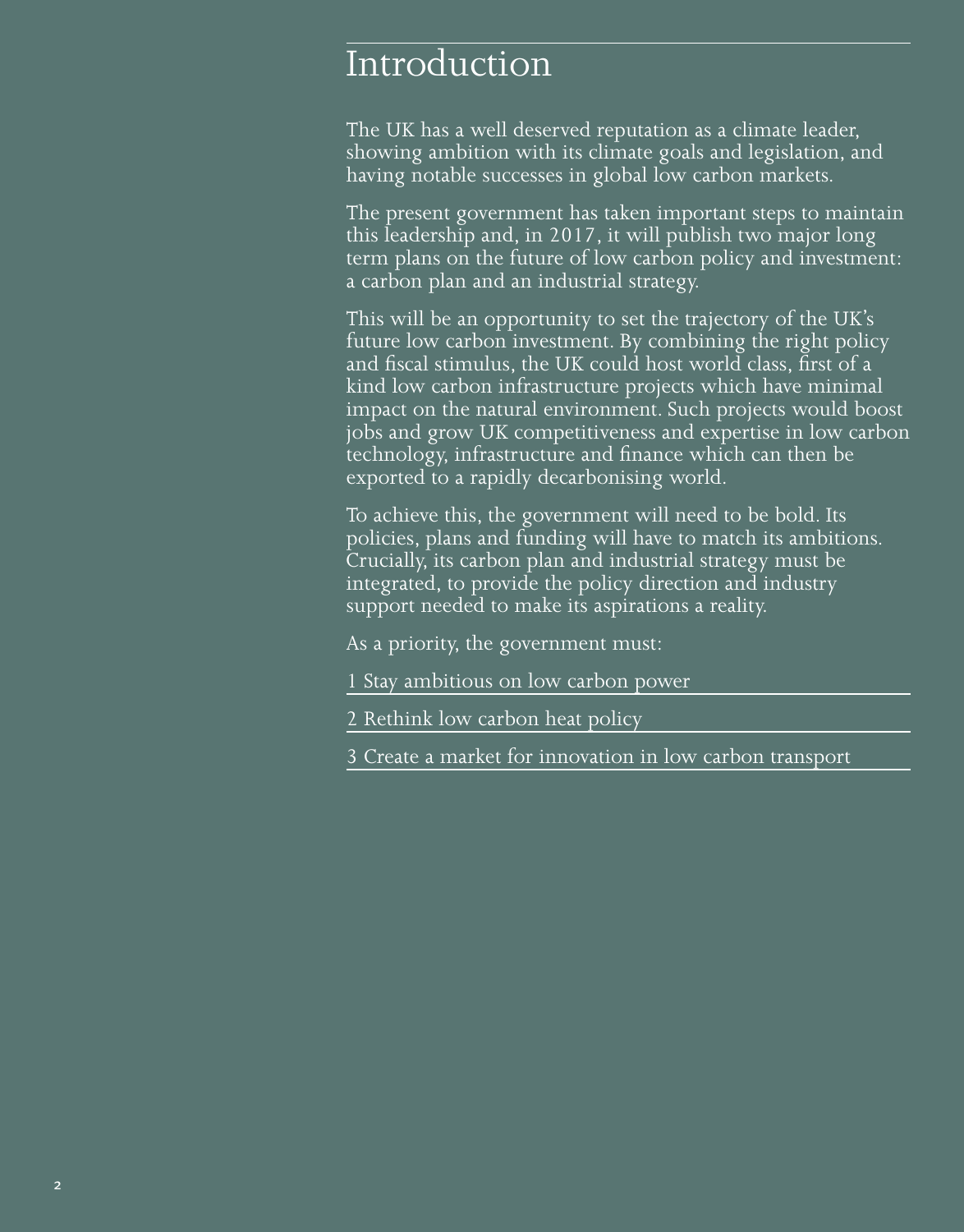# World leading ambition and strengths

#### The UK has a strong tradition of global climate leadership:

- \_\_ It was the first country to set a legally binding goal for reducing greenhouse gas emissions.
- \_\_ In November 2015 it became the first major economy to set a date to phase out unabated coal.
- \_\_ It was the first country in the world to establish an investment bank dedicated to the green economy.

#### The present government has continued this ambition:

- \_\_ It has approved the fifth carbon budget (for 2027-32).
- \_\_ The prime minister has announced that the UK will ratify the Paris climate agreement by the end of 2016.

#### As a result, the UK has developed strengths and opportunities at home and abroad:

- \_\_ The UK is a key business partner in building low carbon infrastructure abroad. For example, a trade deal with China in 2015 included £2 billion to build emission free buses, and a similar deal with India included £1.2 billion for clean power telecom towers.<sup>1</sup>
- \_\_ A third of new clean energy projects worldwide, from 2007 to 2012, had legal and financial advice from the UK.<sup>2</sup>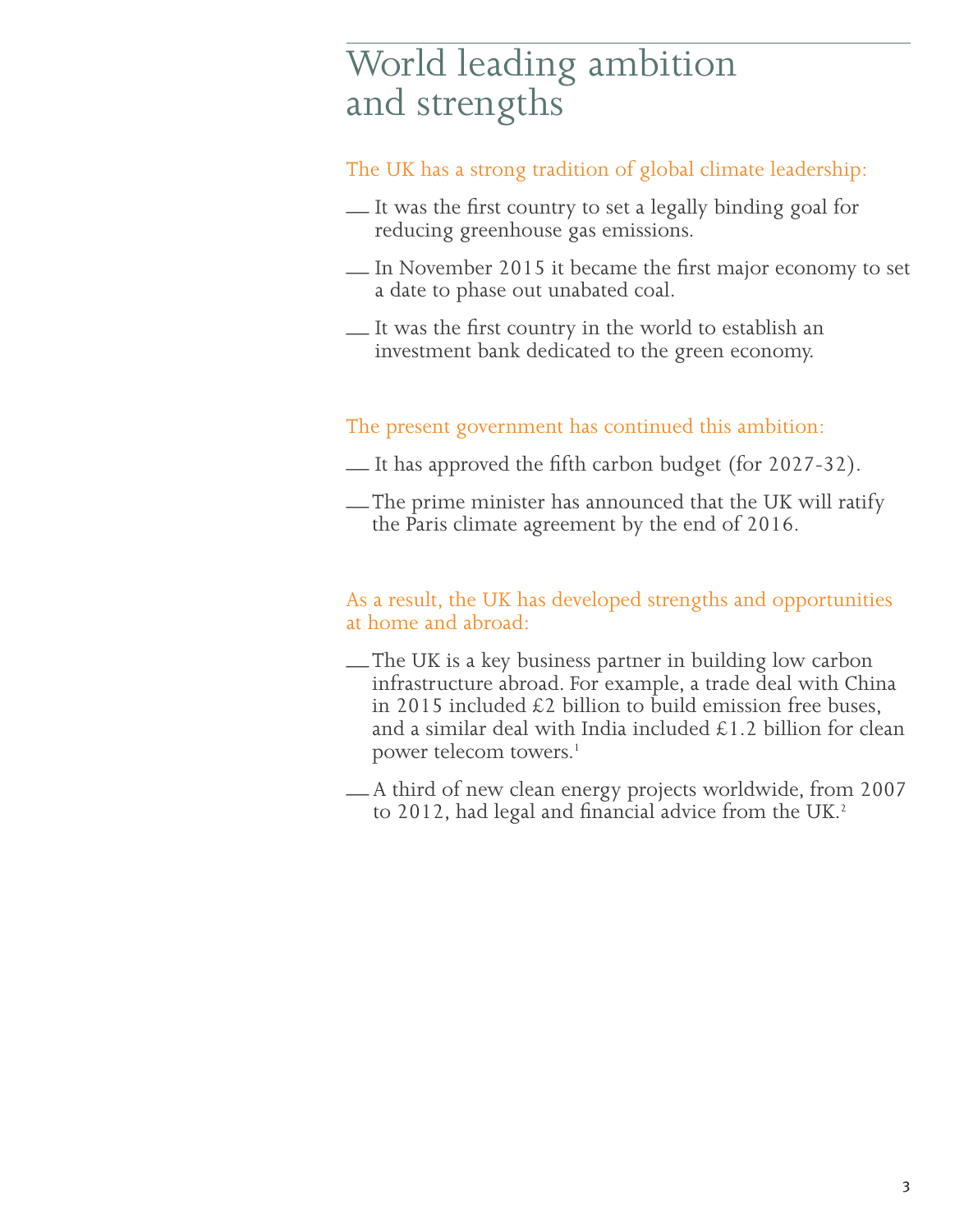# What is the goal?

In July 2016, the UK government approved the fifth carbon budget. This set the UK on a trajectory to reduce its carbon emissions by at least 57 per cent by 2032, compared to 1990 levels, across the whole economy, including rapid progress in the power, heat, transport and industrial sectors. The graph below shows current emissions levels for the power, heat and transport sectors and each sector's most cost effective reduction rate to 2032.

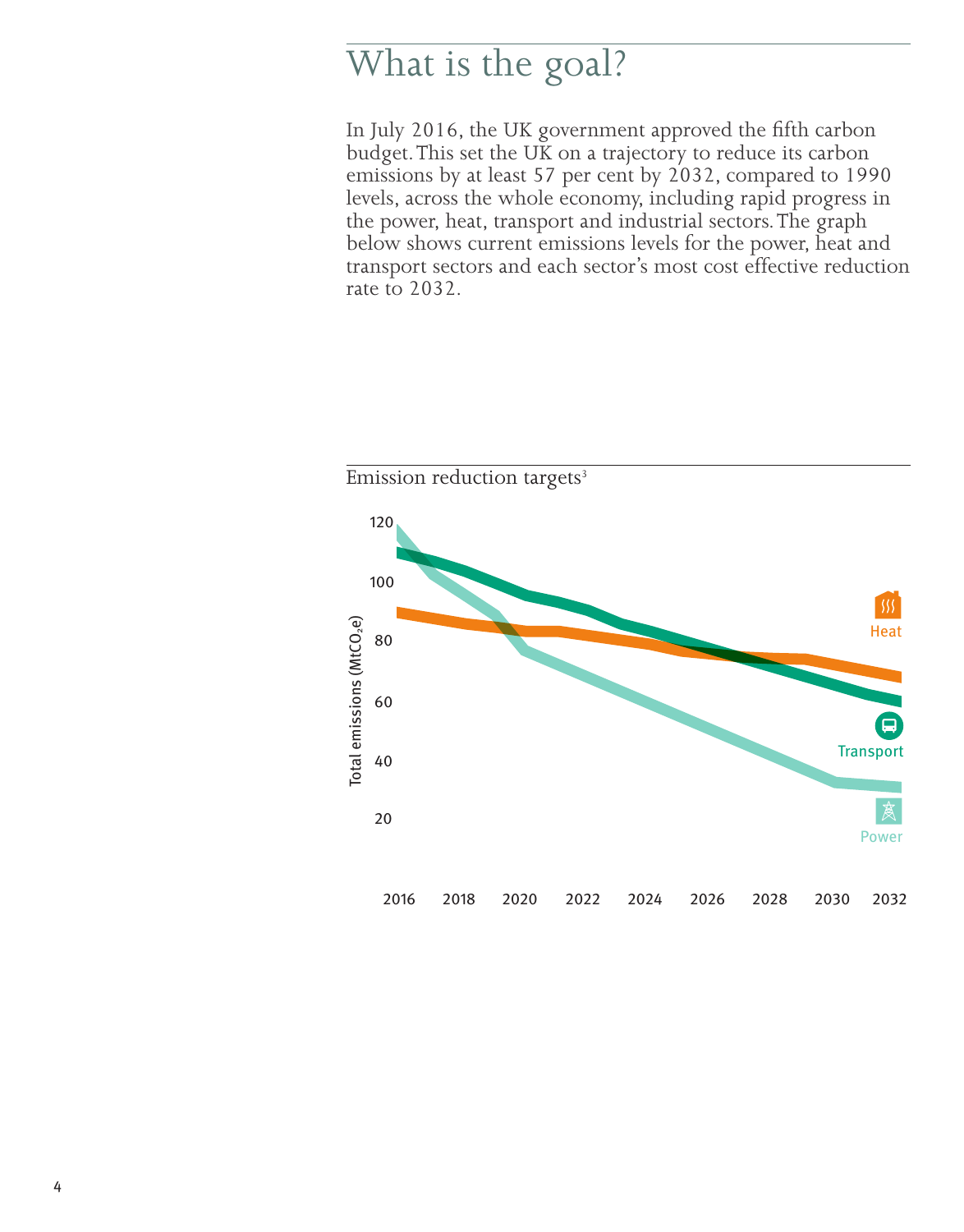# Where are we now?

Government policies kept the UK on track to meet its carbon budgets and attract investment up to 2015. Its focus was on securing low carbon power, and this resulted in strong policy, particularly on offshore wind, leading to significant emissions reductions.4

However, policies planned for the future are mixed, with significant gaps in key sectors. In particular, the government's efforts to target low carbon heat and transport investment have been limited. Recently, the UK has slipped behind on power sector investment as well. Failing to fill these policy gaps will lead to dwindling investor confidence and hinder growth in the UK's low carbon sector.

Where are the policy gaps?<sup>6</sup>

**In May 2016, the UK fell from 11th to 13th place in the EY renewable energy attractiveness index, below developing countries like Mexico and South Africa.**5

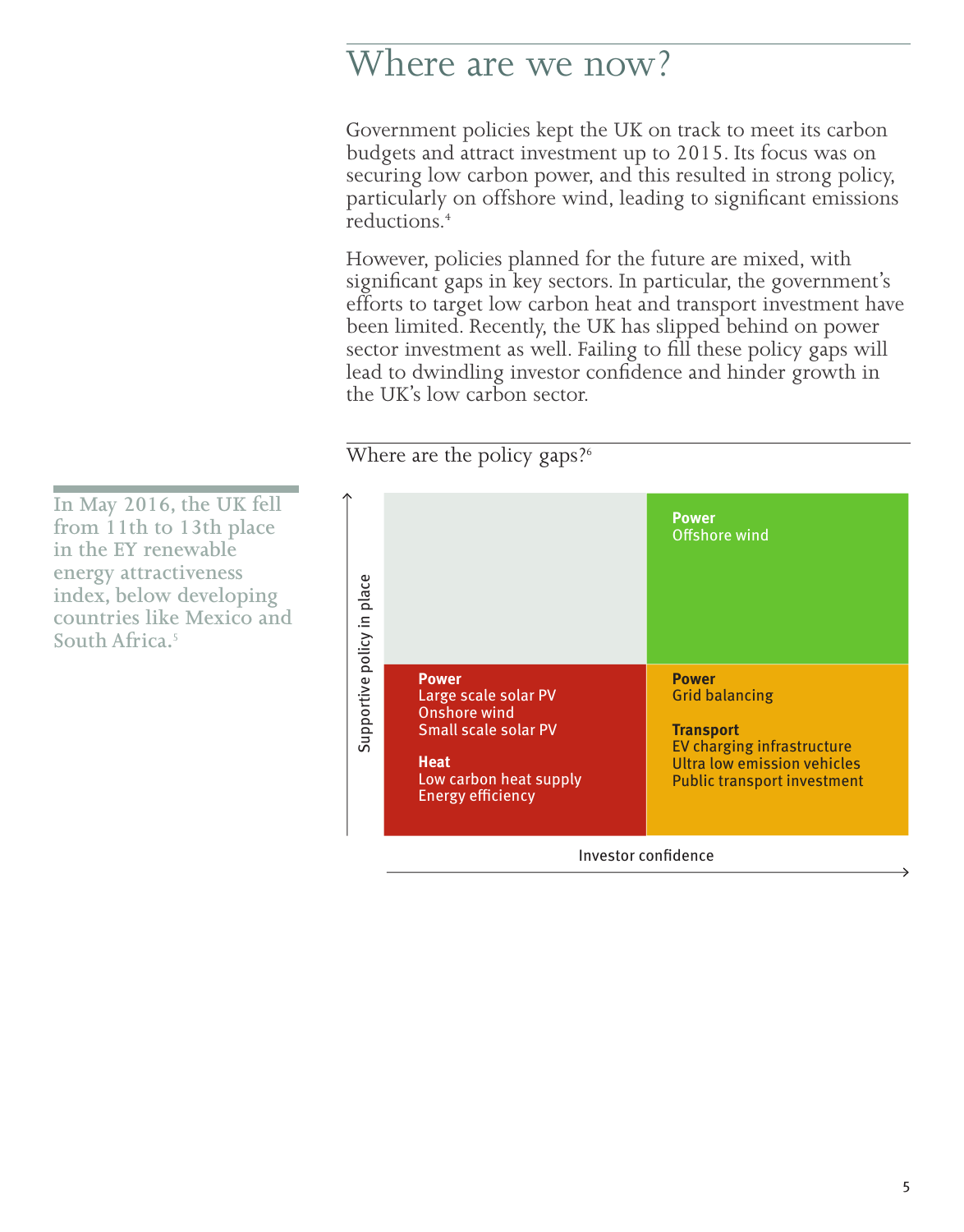

### Low carbon power progress so far Good, but a mixed future<sup>7</sup>

| Low carbon<br>option                                            | Policy up to:                                                       |                                                                                |                                                                          |
|-----------------------------------------------------------------|---------------------------------------------------------------------|--------------------------------------------------------------------------------|--------------------------------------------------------------------------|
|                                                                 | 2015                                                                | 2020                                                                           | 2030                                                                     |
| Onshore wind and<br>large scale solar PV<br>(mature renewables) | <b>Renewables</b><br>Obligation (closed auctions for<br>April 2016) | No planned<br>mature<br>renewables under<br>contracts for<br>difference (CfDs) | No planned<br>auctions for<br>mature<br>lrenewables under<br><b>CfDs</b> |
| Small scale<br>renewables                                       | Feed-in tariff (FiT)                                                | <b>FiT to close April</b><br>2019 under<br>current proposals                   | Unclear route to<br>market for small<br>scale renewables                 |
| Carbon capture and<br>storage (CCS)                             | <b>CCS</b><br>demonstration<br>programme                            | <b>Cancellation of</b><br>commercialisation<br>programme                       | <b>Cancellation of</b><br>commercialisation<br>programme                 |
| Offshore wind                                                   | <b>Renewables</b><br><b>Obligation (closed</b><br>April 2016)       | CfD funding for<br>emerging<br>technologies to<br>mid-2020S                    | <b>Uncertainty from</b><br>mid-2020S                                     |

Investment in new renewables is projected to peak at £7.7 billion in 2017-18. However, without clear government policy from the end of the decade onwards it is anticipated it will drop by 96 per cent to below  $\text{\pounds}0.3$  billion by  $2.020 - 2.1$ <sup>12</sup>

Renewables have become a core part of the power system, generating a quarter of the UK's electricity in 2015.<sup>8</sup>

Supportive policies up to 2015 contributed to the development of a thriving industry, with the UK taking the global lead in offshore wind power, and the costs of onshore wind falling so far that new projects are now cheaper than new gas plants.<sup>9</sup>  $\overline{a}$ 

The offshore wind sector received a boost in the March 2016 budget, when the then-chancellor pledged £730 million in government support for new offshore wind for the early  $2020s$ <sup>10</sup>

Policy on electricity grid balancing services is also evolving to take advantage of rapid advances in the development of smart technologies, batteries, demand side response software and business models.<sup>11</sup>

However, a raft of policy changes in 2015, many unexpected, shook the small scale renewable and onshore wind industries. Reductions to feed-in tariffs for renewable energy, a local veto on planning consent for onshore wind turbines and the decision to make renewable generators pay the Climate Change Levy all had a negative impact on investor confidence and jobs. This has led to a policy gap from the end of the decade.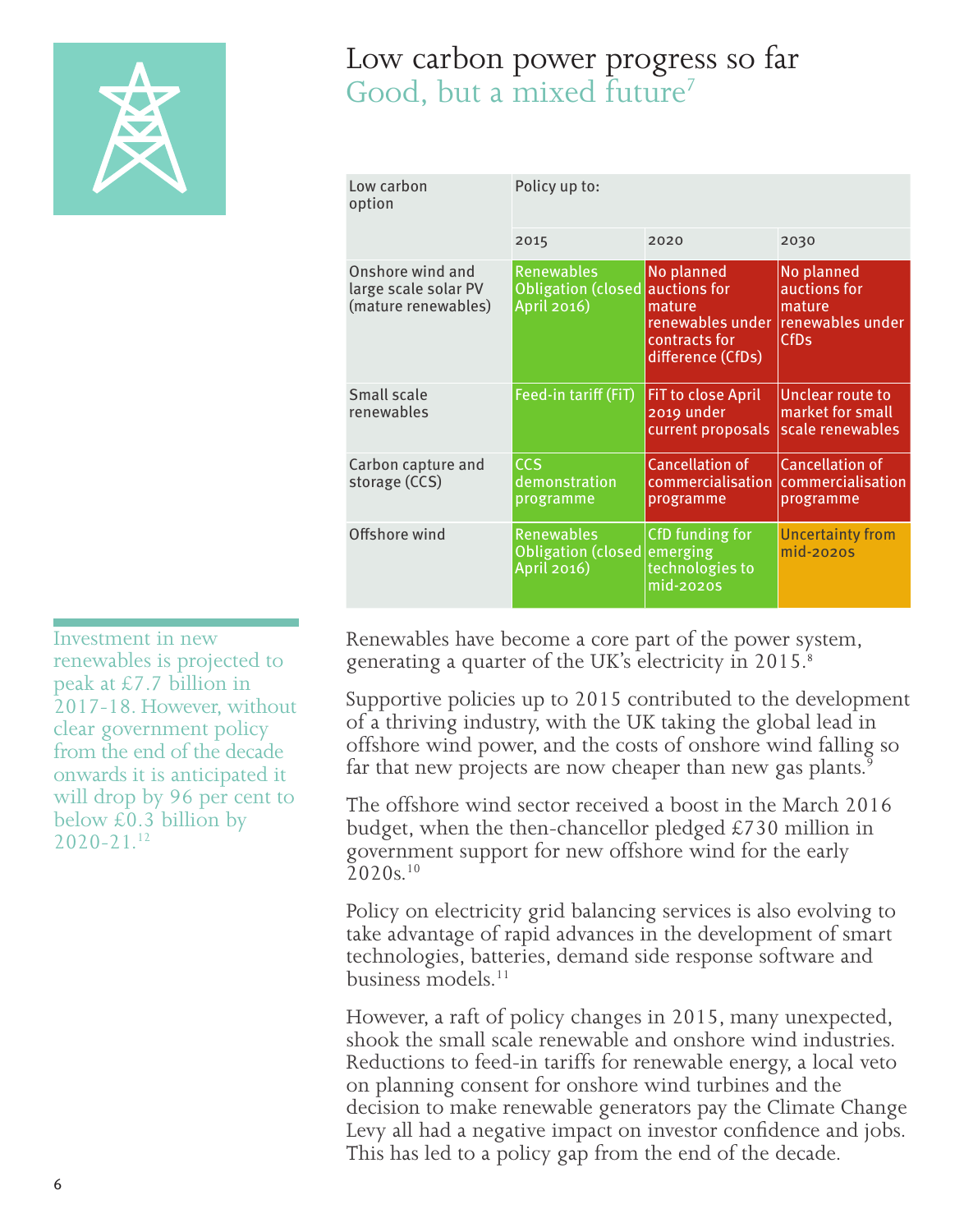

# Low carbon heat progress so far False starts and future uncertainty

| Low carbon<br>option                                                                      | Policy up to:                                                                   |                                                            |                                                  |  |
|-------------------------------------------------------------------------------------------|---------------------------------------------------------------------------------|------------------------------------------------------------|--------------------------------------------------|--|
|                                                                                           | 2015                                                                            | 2020                                                       | 2030                                             |  |
| Residential energy<br>efficiency, able to<br>pay (insulation)                             | <b>Green Deal closed</b>                                                        | No policy                                                  | No policy                                        |  |
| Residential energy<br>efficiency, low<br>income (insulation)                              | <b>Energy Company</b><br>Obligation<br>$(ECO - phase 1)$<br>$2013 - 2015$       | ECO phase 2<br>2015-2017;<br>reduced funding<br>from 2017  | <b>ECO</b> replacement<br>to end 2022            |  |
| <b>Building scale low</b><br>carbon heat supply in<br>existing properties<br>(heat pumps) | Renewable heat<br>incentive (RHI)<br>just sufficient<br>to meet<br>requirements | <b>RHI</b> just sufficient<br>to meet<br>requirements      | <b>RHI only</b><br>committed until<br>2020-21    |  |
| <b>Building scale low</b><br>carbon heat supply in<br>new build                           | <b>Zero Carbon</b><br><b>Homes</b>                                              | <b>Zero Carbon</b><br><b>Homes</b><br>discontinued         | No policy                                        |  |
| <b>Heat networks</b>                                                                      | <b>Feasibility studies</b>                                                      | £320m capital<br>funding                                   | <b>Funding scheme</b><br>ends 2021               |  |
| Hydrogen grid                                                                             | No policy                                                                       | <b>Small scale</b><br>feasibility studies                  | No policy                                        |  |
| Private rented sector<br>(commercial and<br>domestic)                                     | No policy                                                                       | Minimum energy<br>efficiency standard<br>(EPC E) from 2018 | Minimum energy<br>efficiency standard<br>(EPC E) |  |

Total investment in domestic energy efficiency has declined by more than half since its high point in 2012, from £1.5 billion to £0.7 billion in 2015. The number of energy efficiency measures installed in homes correspondingly fell 80 per cent between 2012 and  $2.015^{14}$ 

Progress on heat has lagged behind that of low carbon power.

Policies to boost heat efficiency through insulation and boiler replacements have resulted in gradual improvements. But stop-start government policy, including changes to the Energy Company Obligation and Zero Carbon Homes, combined with the poor uptake of the Green Deal, has dampened investor confidence. Action has stalled in recent years, leaving significant policy gaps. Consequently, fossil-fuel based heating systems are still being installed in new builds, preventing a decrease in emissions over the longer term.<sup>13</sup>

Policy to drive investment in low carbon heat supply shows potential but is at a very early stage. For instance, uptake of the Renewable Heat Incentive has slowed and a lack of government focus has reduced investor certainty.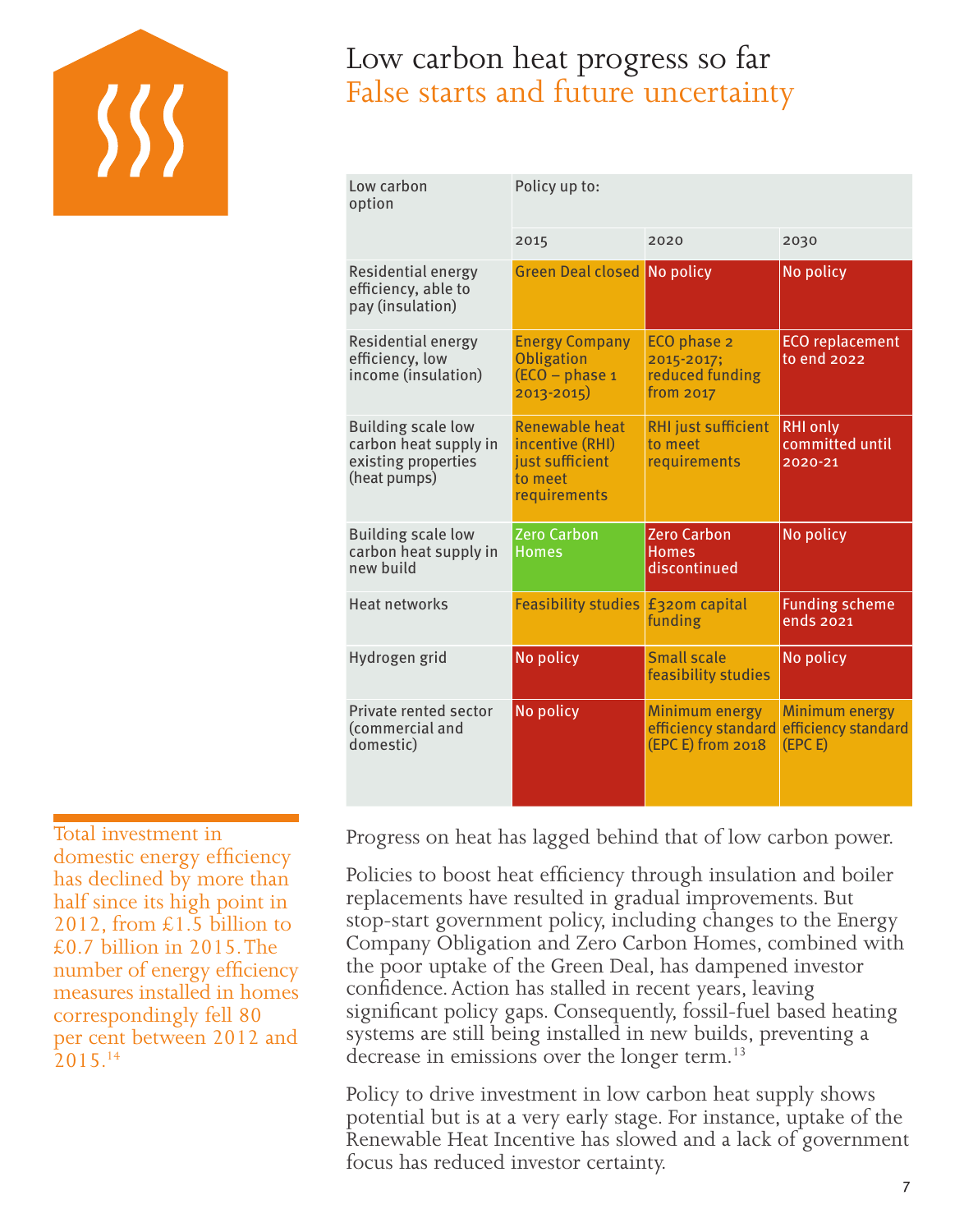

Low carbon transport progress so far Technology is overtaking policy

| Low carbon<br>option                                               | Policy up to:                                                 |                                                                                    |                                                   |  |
|--------------------------------------------------------------------|---------------------------------------------------------------|------------------------------------------------------------------------------------|---------------------------------------------------|--|
|                                                                    | 2015                                                          | 2020                                                                               | 2030                                              |  |
| Ultra-low emission<br>vehicles (electric and<br>hydrogen vehicles) | Plug in car grant<br>scheme: no<br>regulatory driver          | <b>Reduced grants:</b><br>no regulatory<br>driver                                  | No funding or<br>regulatory driver<br>beyond 2018 |  |
| Electric vehicle<br>charging<br>infrastructure                     | <b>Grant scheme for</b><br>charge points; no<br>roll-out plan | <b>Funding for</b><br>charging<br>infrastructure<br>2015-2020; no<br>roll-out plan | No funding or<br>roll-out plan<br>beyond 2020     |  |
| CO <sub>2</sub> emission<br>standards for cars<br>and vans         | <b>Targets and fiscal</b><br>incentives in place              | <b>Vehicle Excise</b><br>Duty reformed to<br>favour diesel<br>vehicles             | No targets beyond<br>2020                         |  |

The automotive industry has called on the government to invest in infrastructure and the skill base for electric vehicles, to secure the £51 billion a year boost it could give the economy by 2030, as well as its position in the global market<sup>17</sup>

The deployment of ultra-low emission vehicles (ULEVs) is on the cusp of a step change.

The 65 per cent decrease in battery costs since 2010 and commitments by leading manufacturers, such as Nissan and Tesla, to accelerate uptake with more affordable and longer range electric vehicle models, are driving new markets and investment.<sup>15</sup>

Government policy to support ULEV uptake and invest in charging infrastructure has helped the early development of this market, but policy certainty wanes significantly past the late 2010s. To ensure the UK does not fall behind in the global race to be the market leader, action will need to ramp up swiftly.

Public transport investment is a mixed picture. Significant investments in major infrastructure projects, such as Crossrail in London, are boosting public transport capacity. However, investment in other areas is falling.16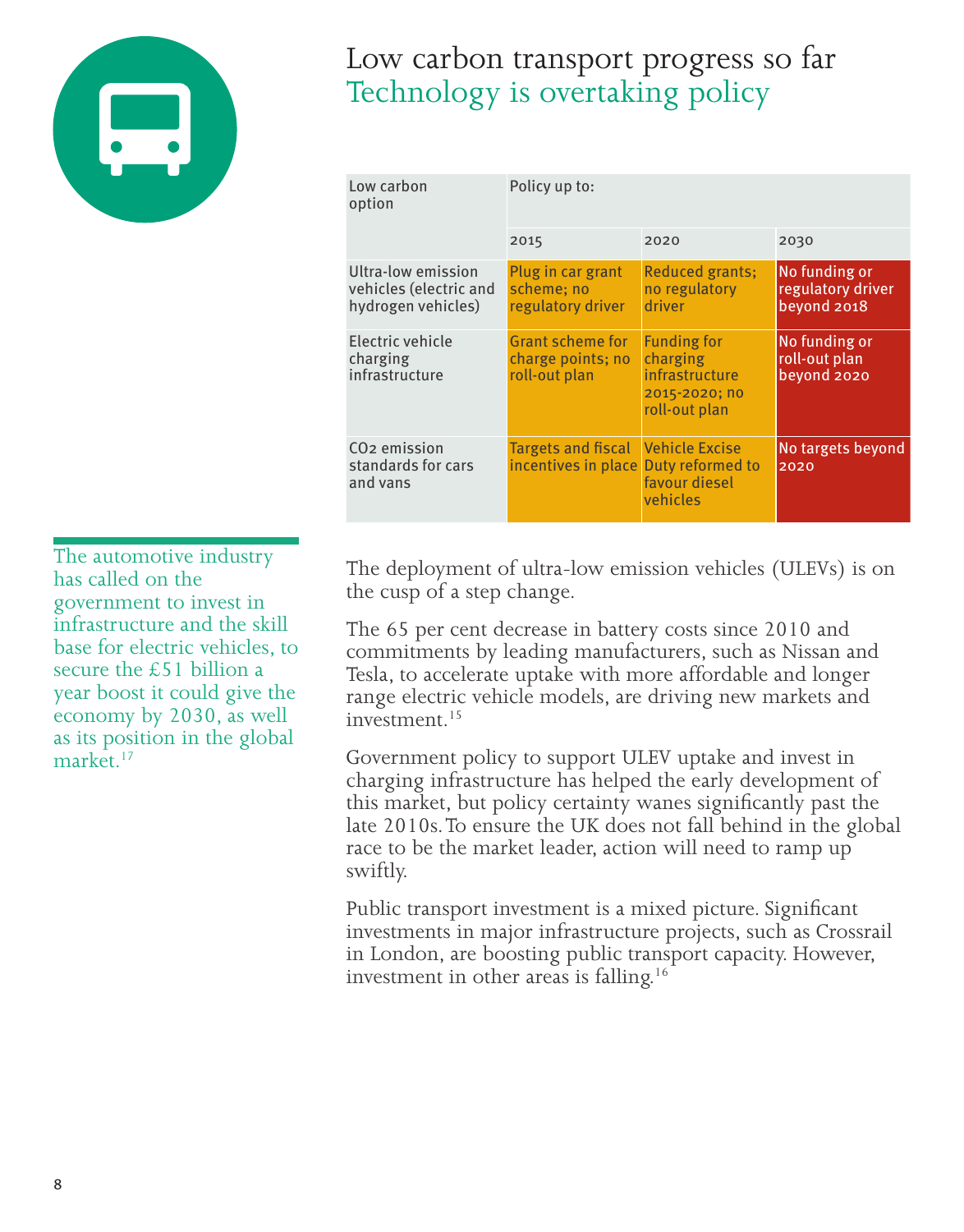# How do we continue the success?

Attracting investment and making it happen

In the following pages we set out priorities for the carbon plan and industrial strategy that would attract long term investment and fiscal stimulus.

We outline the action needed in this parliament to make it happen, along with examples of the potential opportunities and the world class projects the UK has to offer.

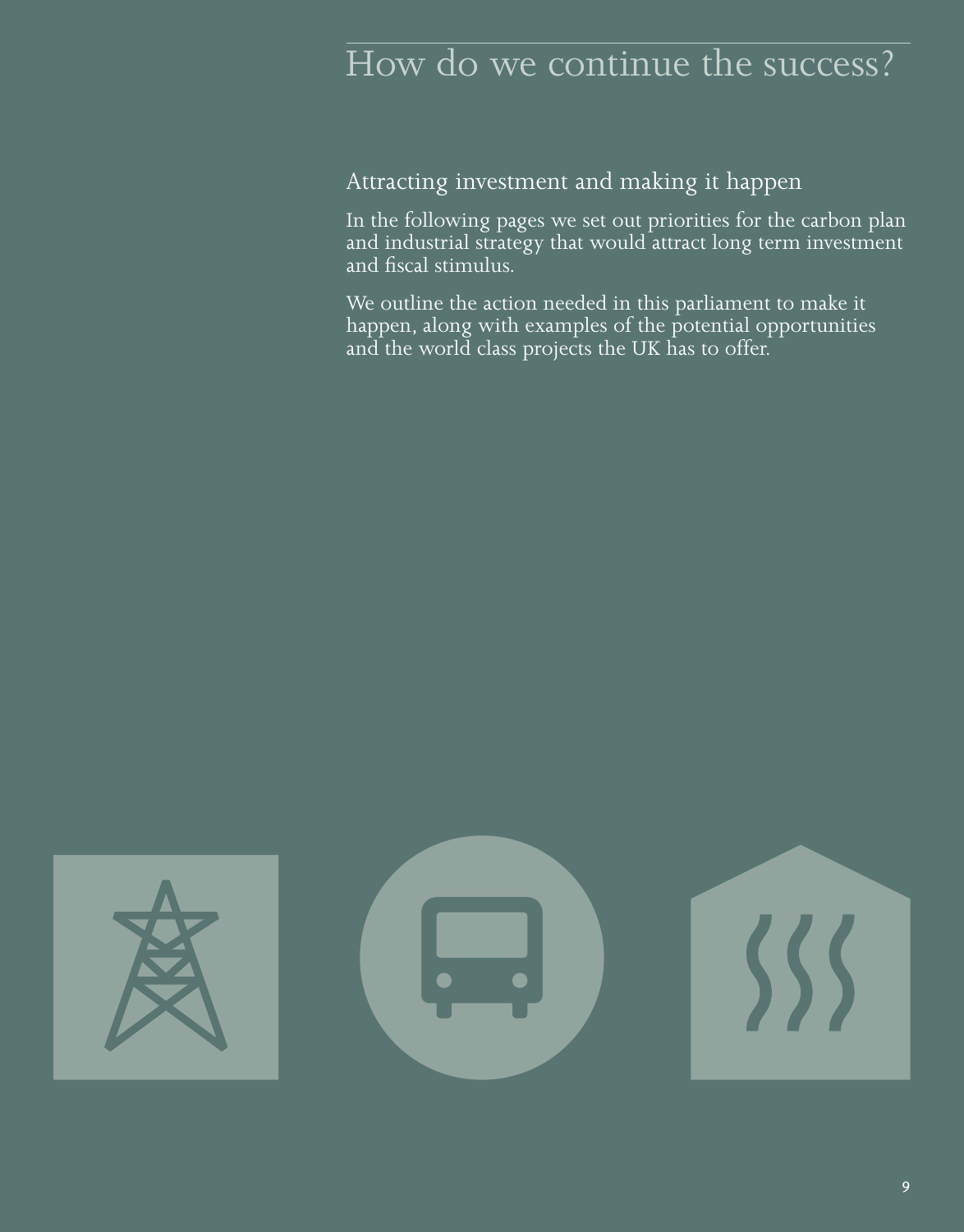

# The future of low carbon power Stay ambitious

### The opportunity

**Investment:** Clearer policy on renewables could mobilise nearly £47 billion of investment from 2021 to 2026.18

**Exports:** Investing in infrastructure builds expertise in key sectors, paving the way for British technologies and knowledge to be exported to the rest of the world.<sup>19</sup> For example, a recent memorandum of understanding signed by the UK and Kenyan governments, focused on strategic renewable projects in Kenya, will promote opportunities for private sector trade and investment by the UK.<sup>20</sup>

**Jobs:** In 2014, the renewable industry employed an estimated  $238,500$  people.<sup>21</sup>

**A subsidy free future:** Continued policy certainty would mean that the Levy Control Framework (LCF), via which the government supports renewables, can be two thirds smaller beyond 2020, and would allow more expensive renewables to be completely subsidy free by 2025.<sup>22</sup>

### World class projects are within reach

#### **Dogger Bank offshore wind farm**

The east coast of England already supports some of the best offshore wind resources in the world. Seventy per cent of Europe's offshore wind capacity is installed in the region.<sup>23</sup>

The proposed project at Dogger Bank would mean up to 800 new wind turbines. These would generate 4.8 GW of power, enough to supply more than four million homes,provide investment opportunities, estimated between £6 billion and  $\text{\pounds}8$  billion, and create up to 5,000 direct and indirect jobs.<sup>24,25</sup>

Strategic siting of wind farms is necessary for minimal impact on nature and to avoid conflicts that slow down development.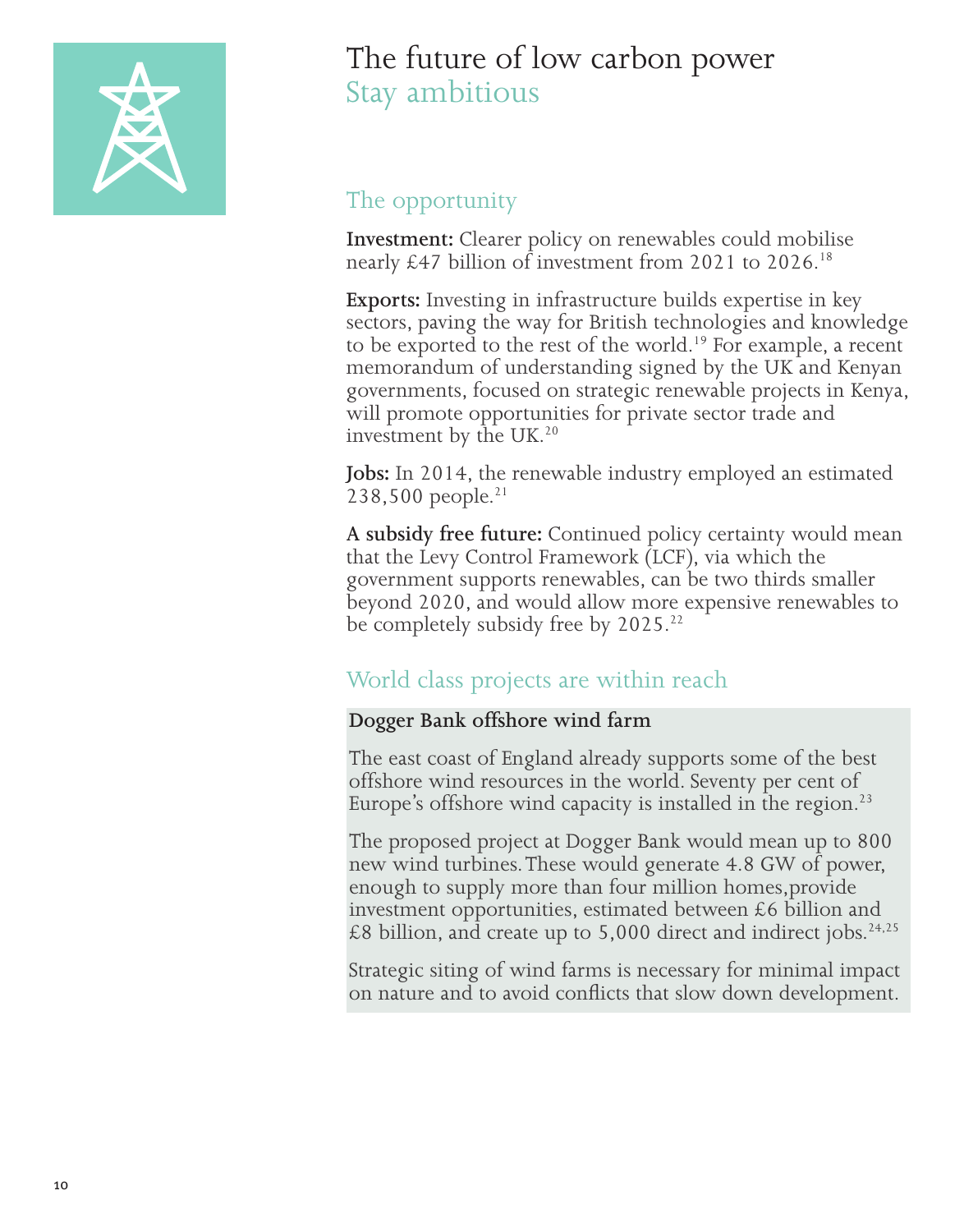#### **The world's biggest urban solar farm**

Of the 3.4 million buildings in London, less than one per cent use solar.<sup>26</sup> By taking advantage of the city's underutilised rooftops, the capital could become the world's largest urban solar farm.

Installing solar on the available 147 million square metres of London's rooftops could generate 23 per cent of London's power and support an estimated 6,400 full time jobs a year until 2030.<sup>27,28</sup>

### What's needed for long term investment?

The carbon plan and industrial strategy need to provide continued policy certainty into the 2020s and 2030s, to enable emerging and mature renewable technologies and markets to flourish. The government should:

- Continue funding under the LCF to at least 2025 and clarify the expected level of funding allocated to mature, emerging and small scale generation technologies.
- \_\_ Set out the timings and amount of funding for contract for difference (CfD) auctions, which allocate funding for renewables under the LCF, at least three years in advance. This would enable developers to optimise supply chains and reduce costs.
- \_\_ Produce a clear plan for supporting the deployment of small scale renewables, including the role of emerging storage and smart technologies.

### Making it possible in this parliament

**HM Treasury (HMT)** Allocate  $\&$ 2 billion for low carbon power through the LCF in the 2016 Autumn Statement, for post 2020 funding.

**Department for Business, Energy and Industrial Strategy (BEIS)** Push down the cost of renewables by setting out a programme for a series of competitive CfD auctions to allocate the LCF funding to emerging and mature technologies from 2016 to 2020.

Green Alliance analysis shows the least cost route to meeting carbon targets during the early 2020s is to deploy around 2GW of offshore wind per year, 0.5GW of onshore wind or equivalent in large scale solar per year, and energy saving measures of 0.3GW per year.29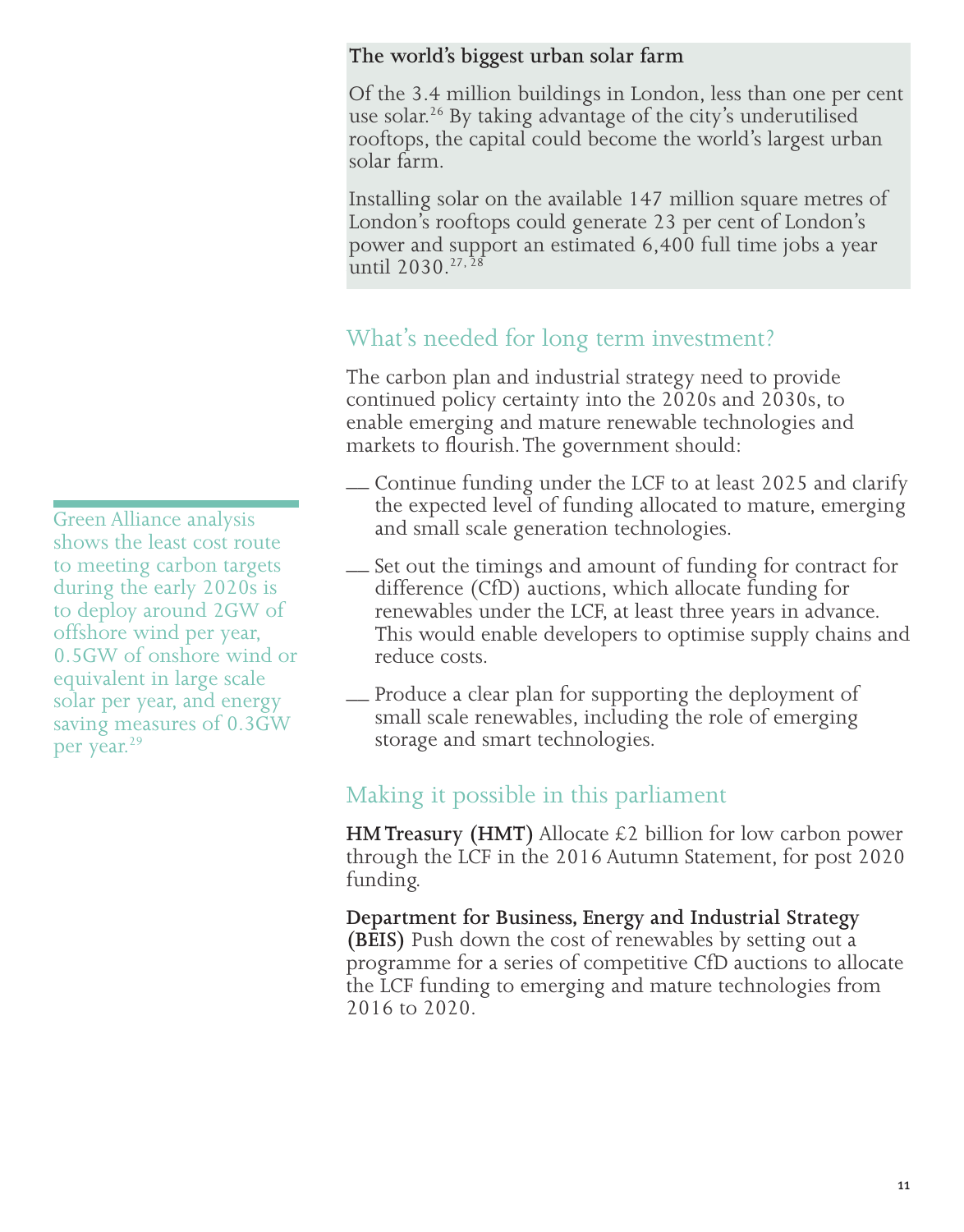

# The future of low carbon heat Time for a rethink

### The opportunity

Fuel poverty: Retrofitting and developing new buildings to be heat efficient will significantly improve the UK's building stock, result in £8.6 billion in energy bill savings per year during the 2020s and help to bring 4.5 million homes out of fuel poverty.<sup>30</sup>

**Health:** Warmer homes will cut illnesses caused by cold, inefficient homes. These cost the NHS about  $\text{\pounds}1.3$  billion per year and contribute to  $44.000$  excess winter deaths annually.<sup>31</sup>

**Jobs:** With long term policy commitments to boost investor confidence, the energy efficiency industry could deliver up to 108,000 jobs per year during the 2020s, across every UK region.32

**Energy security:** Home energy improvements make our energy supply more secure, by reducing reliance on fossil fuel imports and lowering demand for energy at peak times.<sup>33</sup>

### World class programmes are within reach

#### National insulation infrastructure for fuel poor homes<sup>34</sup>

The Association for the Conservation of Energy has proposed a national infrastructure scheme to set mandatory energy efficiency targets for residential buildings, increase access to finance and deploy more insulation measures.

Bringing properties up to minimum standards would unlock around £73 billion of investment and support an estimated 86,000 jobs a year.

The work is expected to add £31.4 billion to GDP, with an extra  $\text{\pounds}6.7$  billion a year saved on reduced gas imports. These measures would provide an extra  $£17.5$  billion revenue to the government.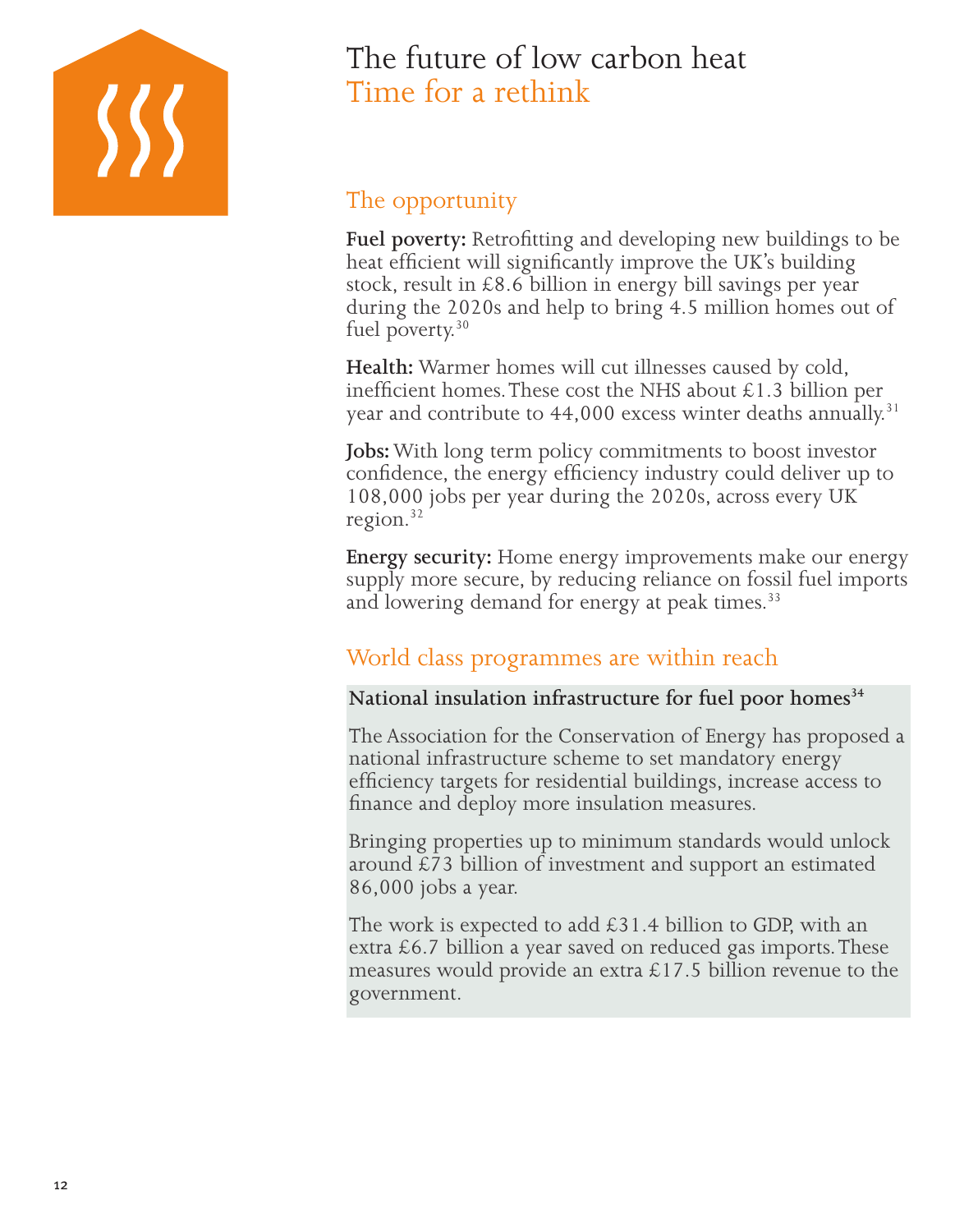#### **A pilot hydrogen network in Leeds**

Thirty per cent of the UK's carbon emissions come from use of the gas network for heating and cooking. Converting the existing natural gas network in Leeds to 100 per cent hydrogen, combined with carbon capture and storage, could reduce emissions by over 70 per cent.<sup>35</sup>

This project has been scoped and neighbourhood trials are possible soon. To convert the grid and appliances would require an investment of £2 billion. Early neighbourhood scale trials, covering 8,000 customers, provides investment opportunities of between £60 million and £80 million.<sup>36</sup>

### What's needed for long term investment?

It is time to rethink the UK's low carbon heat policy. A clear policy trajectory is needed to instil confidence in the market to invest in heat efficiency and low carbon heat supply solutions. This will need to include:

- \_\_ Ratcheting energy performance standards for new and existing domestic and commercial buildings to 2030.
- \_\_ Guidance and support to test which low carbon heat supply solutions are most appropriate in different areas of the UK.
- \_\_ Measures to make the transition from subsidy based heat efficiency programmes to a market for low carbon heat saving.

### Making it possible in this parliament

**BEIS** Test new market approaches to energy efficiency, such as payment for performance models. These would allow energy services companies to deliver measures, such as home insulation, and maximise the use of smart technologies and data analytics to measure and reward heat savings.

**HMT and BEIS** Allocate funding to scale up strategic low carbon heat technologies in different locations. Local large scale pilots to test technologies, including hydrogen networks, heat networks and heat pumps, would provide lessons that could be translated into policy at the national level.

#### **Department for Communities and Local Government**

Empower local authorities and new city regions to raise building standards for energy efficiency and low carbon energy supply, where there are commercial and local benefits.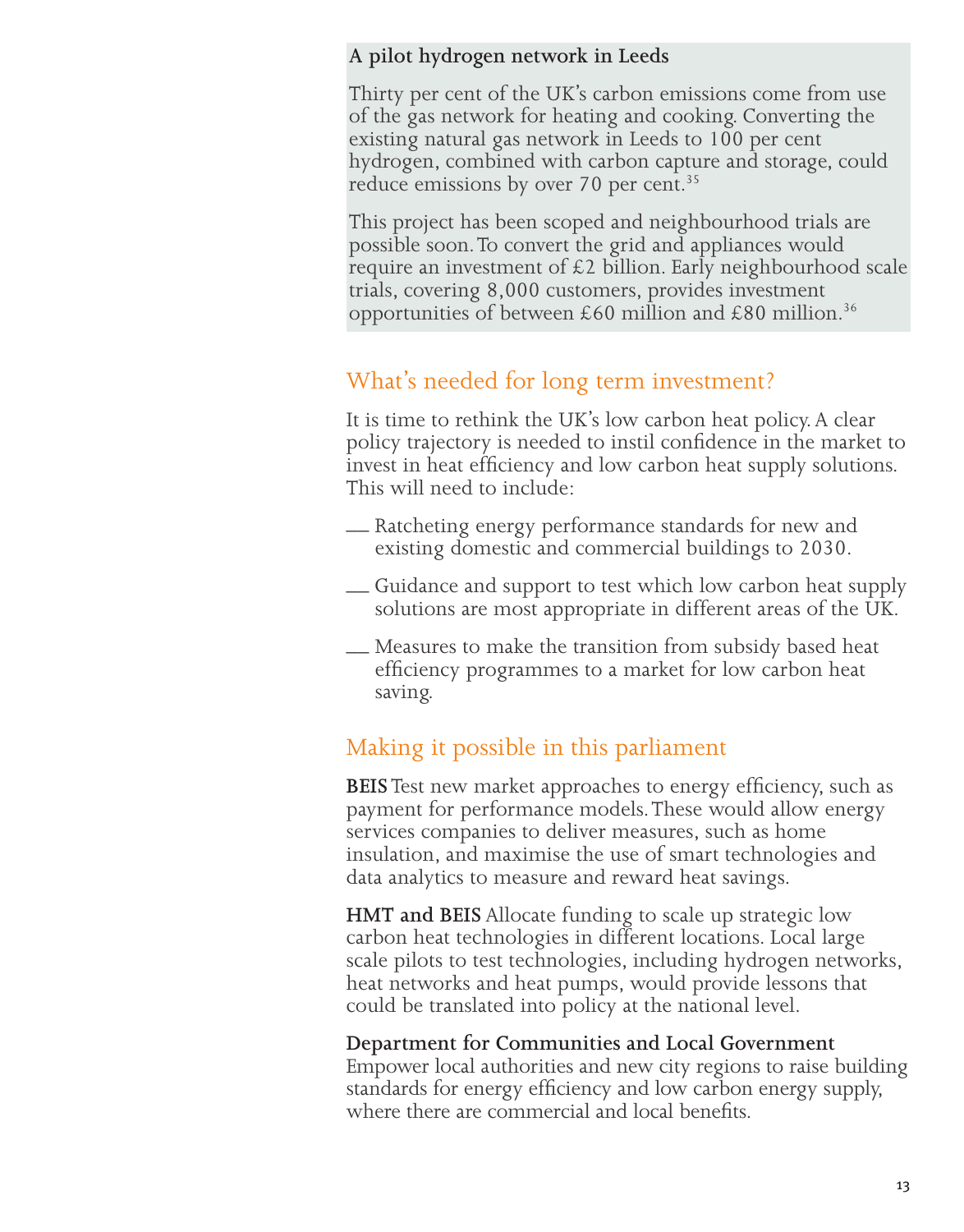

# The future of low carbon transport Create a market for innovation

### The opportunity

**Investment:** The investment opportunity in both public and private electric vehicle charging points is estimated to be £18 billion by 2030. $37$ 

**Jobs:** The overall economic and social benefits of electric, connected and autonomous vehicles could be in the region of  $£51$  billion per year by 2030, with the potential for the creation of 320,000 industrial jobs.38

**Health:** Reducing nitrogen oxide and particulate emissions from vehicles in urban areas, by introducing ultra-low emission vehicles and encouraging walking and cycling, would help to reduce respiratory and heart conditions significantly, and help to reduce the 40,000 premature deaths per year caused by poor air quality.<sup>39</sup>

### World class projects are within reach

#### **A nationwide public charging network for electric vehicles**

By 2030, it is predicted there will be more than five million electric and low emission vehicles on Britain's roads. A nationwide scheme, with public and private investment, would support the roll-out of a public network in cities and towns across the UK. $40$ 

A consistent scheme, available to all, with charging points along major interconnecting routes, would open up investment opportunities of £300-£530 million for 2,200 charging sites, the equivalent to a quarter of the current number of petrol stations in the UK.41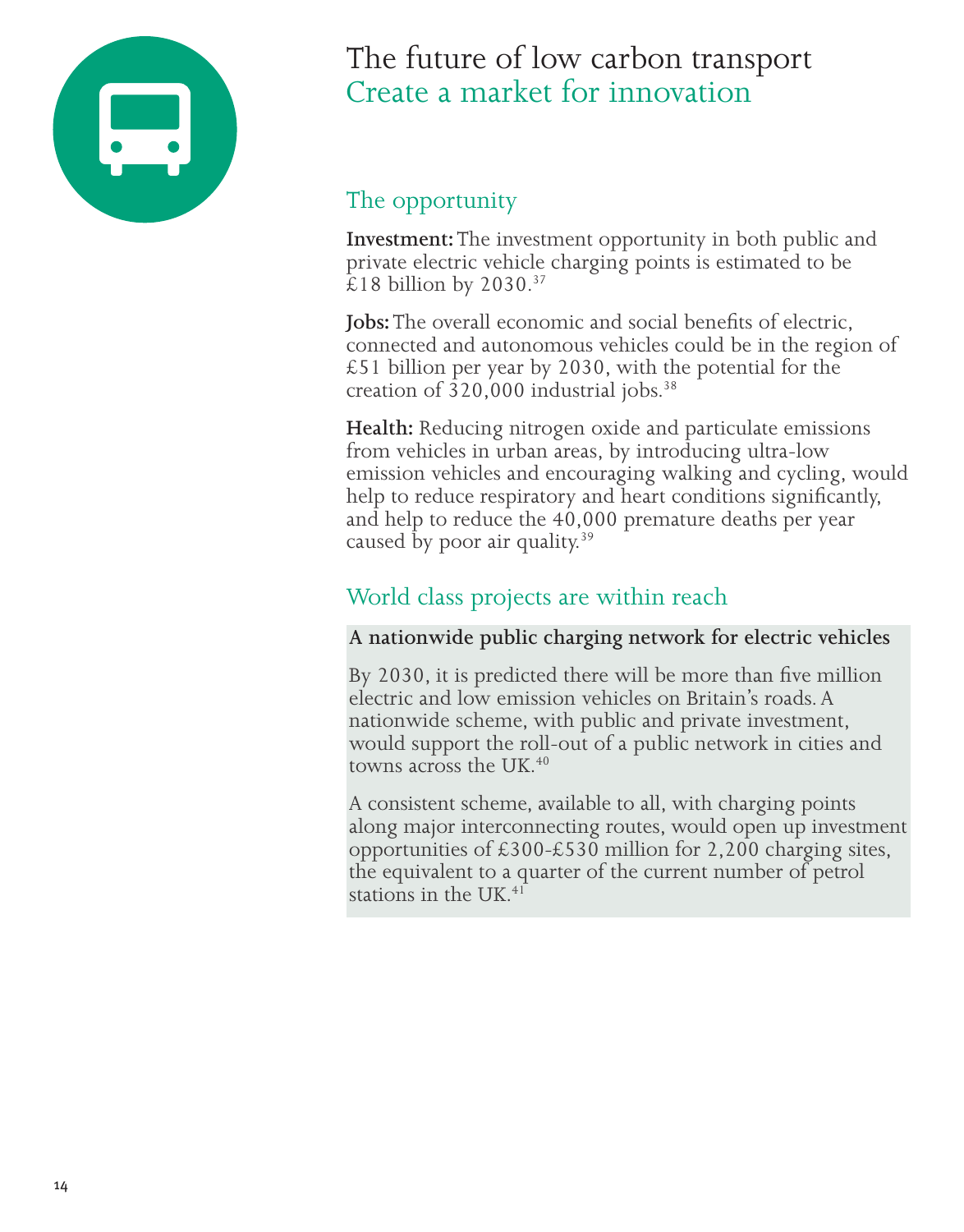### What's needed for long term investment?

Policy certainty past the late 2010s would increase the confidence of investors and give a boost to the low carbon automotive sector in the UK. It will need to support a market for innovation and keep up with the rapid improvements in low emission vehicle deployment, as well as expanding low carbon public transport schemes. Commitments and support should include:

- \_\_ Ensuring that all new cars sold are ultra-low emission by 2030 at the latest.
- \_\_ Phasing out the most polluting cars, buses, vans, HGVs and other vehicles, through road pricing, low emission zones and tax signals.
- \_\_ Setting out interim standards to improve vehicle efficiency during the 2020s.
- \_\_ Developing a nationwide network of publicly accessible low carbon charging points, using public and private capital investment.

#### Making it possible in this parliament

**Department for Transport and HMT** Continue support for the purchase of ultra-low emission vehicles by confirming supportive grants after 2018.

**HMT and BEIS** Ensure that small scale local transport infrastructure projects are supported in the Autumn Statement, alongside larger schemes. Schemes to prioritise include local road maintenance, the expansion of hybrid and electric bus routes, reopening train stations and lines, and walking and cycling schemes.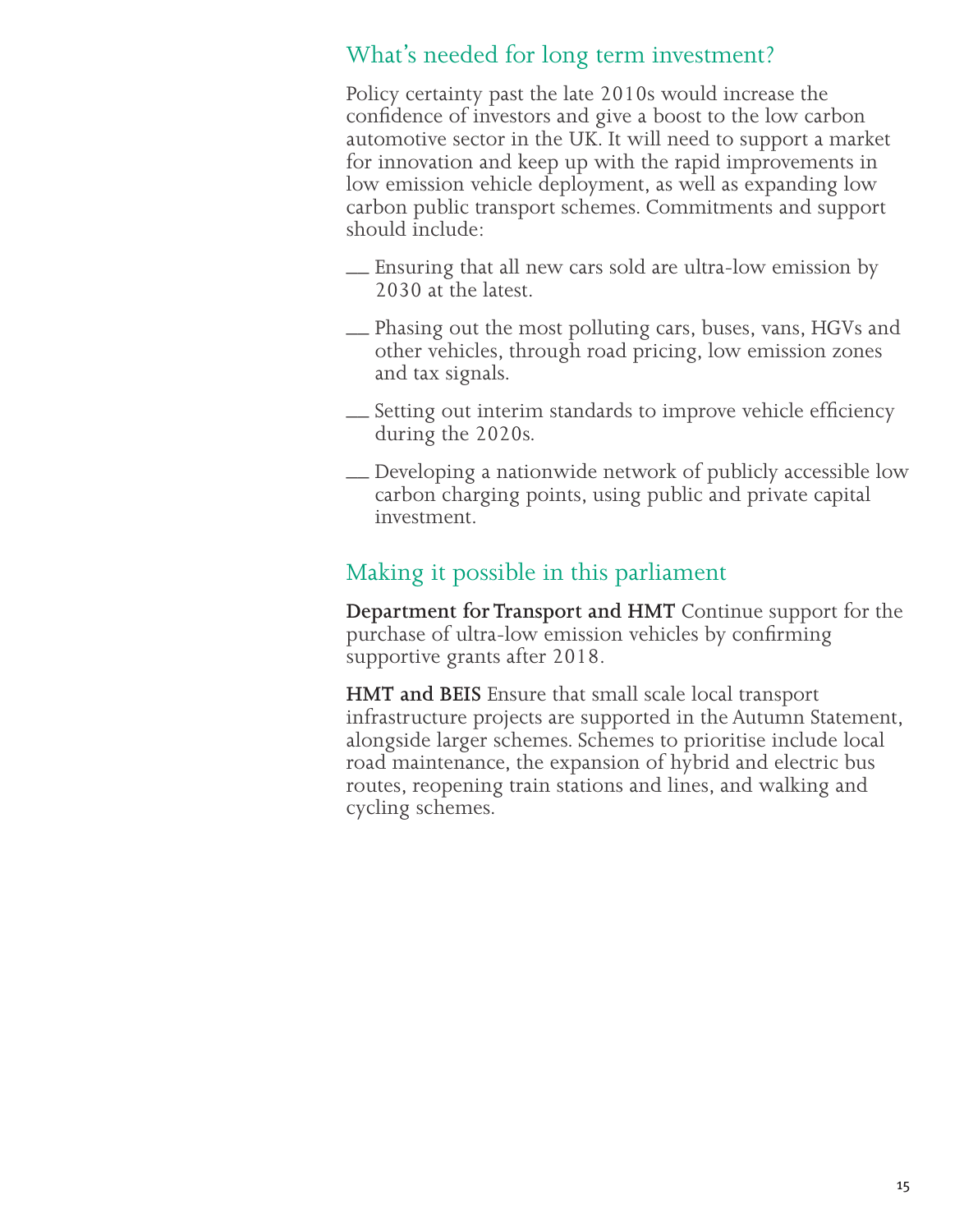# Conclusion

Integrating the carbon plan and industrial strategy can unlock investment in the power, heat and transport sectors into the 2020s.

Public investment in such projects brings significant benefits to the UK. Alongside attracting private investment, low carbon projects generate jobs, improve health and increase the competitiveness needed to export the UK's skills and knowledge to global markets.

The government can address current policy gaps with supportive spending and policy decisions in this parliament that set a clear direction for the future.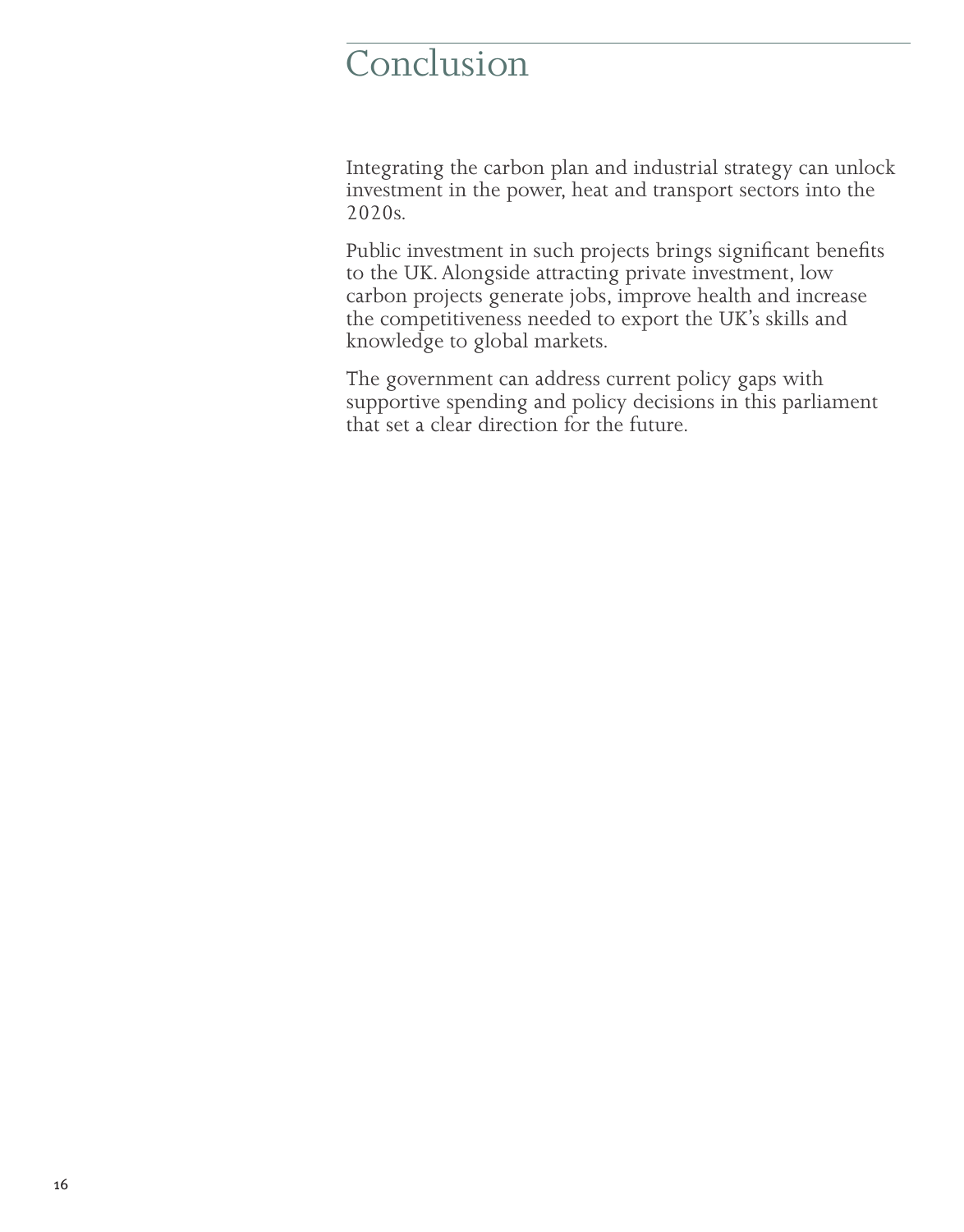# Endnotes

- 1 Green Alliance, 2016, *Will the UK succeed in a low carbon economy*
- 2 Bloomberg New Energy Finance, 2007- 2012, *Clean energy and energy smart technologies league tables*
- 3 Green Alliance, based on the Committee on Climate Change's *Fifth carbon budget dataset*
- 4 Committee on Climate Change, 2016, *Fifth carbon budget dataset*
- 5 Green Alliance, 2016, *Will the UK succeed in a low carbon economy*
- 6 Green Alliance analysis, based on the Committee on Climate Change's report *Meeting carbon budgets – 2016 progress report to parliament*
- 7 All policy tables are Green Alliance analysis, based on the Committee on Climate Change's report *Meeting carbon budgets – 2016 progress report to parliament*
- 8 BEIS, 2016, *Energy trends*
- 9 Bloomberg New Energy Finance, 2015, 'Wind and solar boost costcompetitiveness versus fossil fuels'
- 10 HM Treasury, Budget 2016
- 11 HM Treasury, 2016, *Smart power: government response to the National Infrastructure Commission's report*
- 12 Her Majesty's Government, 2016, *National Infrastructure Pipeline*
- <sup>13</sup> HoC Energy and Climate Change Committee, 2016, *Home energy efficiency and demand reduction*
- 14 Association for the Conservation of Energy, 2016, *Home energy efficiency 2010-2020*
- 15 Committee on Climate Change, 2016, *Meeting Carbon Budgets - 2016 progress report to parliament*
- 16 Campaign for Better Transport, 2016, *Buses in crisis*
- 17 SMMT, 2015, *Connected and autonomous vehicles: The UK economic opportunity*
- <sup>18</sup> Calculated by Green Alliance based on the Levy Control Framework model and the capex per MW of each technology required to meet 90 TWh of renewable energy by 2026. Source: Green Alliance, 2016, *Beyond subsidy: how the next levy control framework can cut carbon at least cost*
- 19 Green Alliance, 2016, *Will the UK economy succeed in a low carbon world?*
- 20 British High Commission, Nairobi, 2016, 'UK and Kenya sign MoU that will increase opportunities for investment in the Kenya renewable energy sector'
- 21 ONS, 2014, *UK environmental accounts*
- 22 Green Alliance, 2016, *Beyond subsidy: how the next levy control framework can cut carbon at least cost*
- 23 EWEA, 2015, T*he European offshore wind industry – key trends and statistics 2015*
- 24 Forewind, 2015, *Dogger Bank wind consents total 4.8GW*
- 25 Gazette Live, 2015, 'Environmentalists hail gigantic North Sea wind farm as 'opportunity of the century''
- 26 London Assembly Environment Committee, 2015, *Bring me sunshine! How London's homes could generate more solar energy*
- <sup>27</sup> Greater London Authority, 2011, *Decentralised energy capacity study*
- 28 Green Alliance analysis using data from, www.solar-trade.org.uk, *'*Solar powered growth in the UK'
- 29 Green Alliance, 2016, *Beyond subsidy: how the next levy control framework can cut carbon at least cost*
- 30 Policy Exchange, 2016, *Too hot to handle*
- $31$  ibid
- 32 Verco and Cambridge Econometrics, 2014, *Building the future: the economic and fiscal impacts of making homes energy efficient*
- 33 Bright Blue, 2016, *Better Homes, incentivising home energy improvements*
- 34 Association for the Conservation of Energy*,* 2016, *Buildings and the 5th carbon budget*
- 35 Business Green, 2016, 'Could the UK gas grid be converted to low carbon hydrogen?'
- <sup>36</sup> H21 Leeds City Gate project, 2016, http://connectpa.co.uk/wp-content/ uploads/2016/07/H21-Executive-Summary-Interactive-PDF-July-2016.pdf
- 37 Calculated by Green Alliance based on a forecast of EV infrastructure investment up to 2030 in *Fuelling Britain's future*: www.camecon.com/ FuellingBritainsFuture.aspx
- 38 SMMT, 2015, 'Connected and autonomous vehicles: the UK economic opportunity'
- 39 Royal College of Physicians, 2016, *Every breath we take: the lifelong impact of air pollution*
- 40 LowCVP, 2016, presentation: 'Greener transport for greener cities'
- 41 LowCVP, 2015, *Transport energy infrastructure roadmap to 2050*